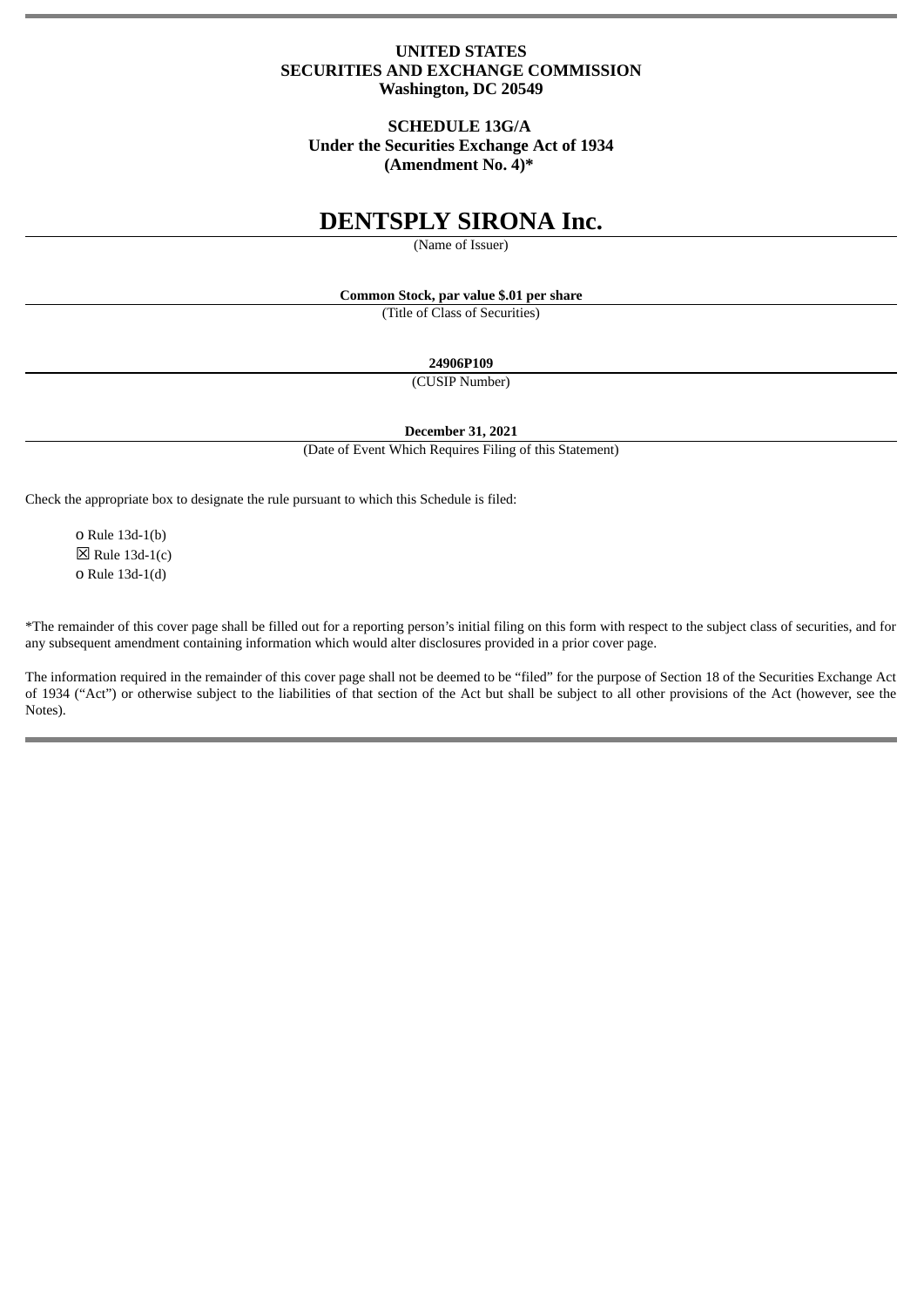| $\mathbf{1}$                                                 | <b>NAME OF REPORTING PERSONS</b>                                                |   |                            |  |  |
|--------------------------------------------------------------|---------------------------------------------------------------------------------|---|----------------------------|--|--|
|                                                              | Generation Investment Management LLP                                            |   |                            |  |  |
| $\overline{2}$                                               | CHECK THE APPROPRIATE BOX IF A MEMBER OF A GROUP<br>(a)<br>$(b)$ o              |   |                            |  |  |
| 3                                                            | <b>SEC USE ONLY</b>                                                             |   |                            |  |  |
|                                                              | CITIZENSHIP OR PLACE OF ORGANIZATION                                            |   |                            |  |  |
| $\overline{4}$                                               | <b>England and Wales</b>                                                        |   |                            |  |  |
|                                                              |                                                                                 |   | <b>SOLE VOTING POWER</b>   |  |  |
|                                                              |                                                                                 | 5 | 83,190                     |  |  |
|                                                              | <b>NUMBER OF</b><br><b>SHARES</b><br><b>BENEFICIALLY</b><br><b>OWNED BY</b>     |   | <b>SHARED VOTING POWER</b> |  |  |
|                                                              |                                                                                 |   | 18,421,802                 |  |  |
|                                                              | <b>EACH</b><br><b>REPORTING</b>                                                 | 7 | SOLE DISPOSITIVE POWER     |  |  |
|                                                              | <b>PERSON</b>                                                                   |   | 83,190                     |  |  |
|                                                              | <b>WITH</b>                                                                     | 8 | SHARED DISPOSITIVE POWER   |  |  |
|                                                              |                                                                                 |   | 18,421,802                 |  |  |
| AGGREGATE AMOUNT BENEFICIALLY OWNED BY EACH REPORTING PERSON |                                                                                 |   |                            |  |  |
| 9                                                            | 11,504,992                                                                      |   |                            |  |  |
| 10                                                           | CHECK IF THE AGGREGATE AMOUNT IN ROW (9) EXCLUDES CERTAIN SHARES<br>$\mathbf 0$ |   |                            |  |  |
|                                                              |                                                                                 |   |                            |  |  |
|                                                              | PERCENT OF CLASS REPRESENTED BY AMOUNT IN ROW (9)                               |   |                            |  |  |
| 11                                                           | 5.26%                                                                           |   |                            |  |  |
|                                                              | TYPE OF REPORTING PERSON                                                        |   |                            |  |  |
| 12                                                           | <b>IA</b>                                                                       |   |                            |  |  |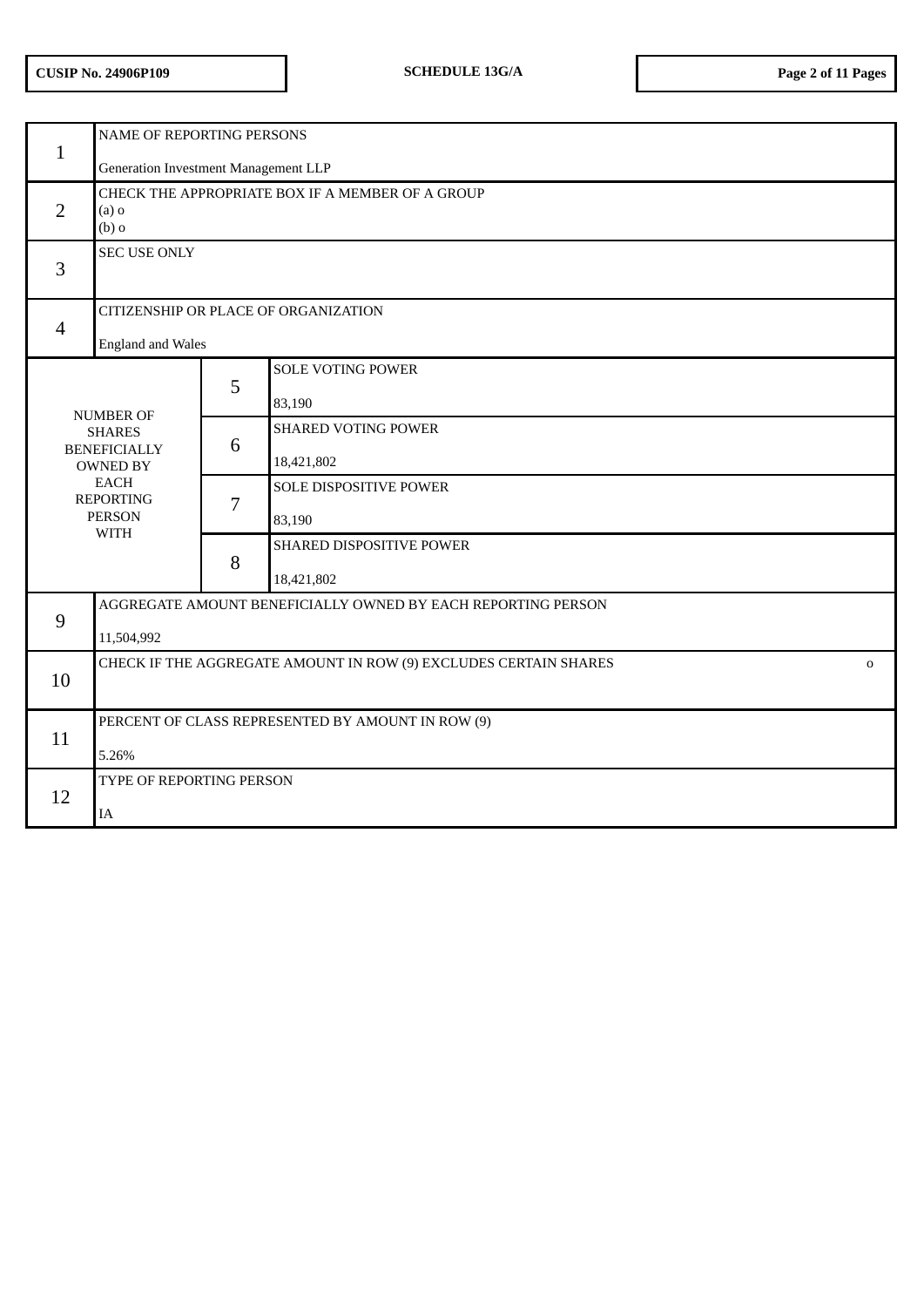| $\mathbf{1}$                                                                                                                                   | NAME OF REPORTING PERSONS<br>Generation Investment Management US LLP            |   |                                                              |  |  |
|------------------------------------------------------------------------------------------------------------------------------------------------|---------------------------------------------------------------------------------|---|--------------------------------------------------------------|--|--|
| $\overline{2}$                                                                                                                                 | CHECK THE APPROPRIATE BOX IF A MEMBER OF A GROUP<br>$(a)$ o<br>$(b)$ o          |   |                                                              |  |  |
| 3                                                                                                                                              | <b>SEC USE ONLY</b>                                                             |   |                                                              |  |  |
| $\overline{4}$                                                                                                                                 | CITIZENSHIP OR PLACE OF ORGANIZATION<br>Delaware                                |   |                                                              |  |  |
| <b>NUMBER OF</b><br><b>SHARES</b><br><b>BENEFICIALLY</b><br><b>OWNED BY</b><br><b>EACH</b><br><b>REPORTING</b><br><b>PERSON</b><br><b>WITH</b> |                                                                                 | 5 | <b>SOLE VOTING POWER</b><br>$\mathbf{0}$                     |  |  |
|                                                                                                                                                |                                                                                 | 6 | <b>SHARED VOTING POWER</b><br>5,649,338                      |  |  |
|                                                                                                                                                |                                                                                 | 7 | SOLE DISPOSITIVE POWER<br>$\bf{0}$                           |  |  |
|                                                                                                                                                |                                                                                 | 8 | SHARED DISPOSITIVE POWER<br>5,649,338                        |  |  |
| 9                                                                                                                                              |                                                                                 |   | AGGREGATE AMOUNT BENEFICIALLY OWNED BY EACH REPORTING PERSON |  |  |
|                                                                                                                                                | 5,649,338                                                                       |   |                                                              |  |  |
| 10                                                                                                                                             | CHECK IF THE AGGREGATE AMOUNT IN ROW (9) EXCLUDES CERTAIN SHARES<br>$\mathbf 0$ |   |                                                              |  |  |
| 11                                                                                                                                             | PERCENT OF CLASS REPRESENTED BY AMOUNT IN ROW (9)                               |   |                                                              |  |  |
|                                                                                                                                                | 2.58%                                                                           |   |                                                              |  |  |
| 12                                                                                                                                             | TYPE OF REPORTING PERSON                                                        |   |                                                              |  |  |
|                                                                                                                                                | IA                                                                              |   |                                                              |  |  |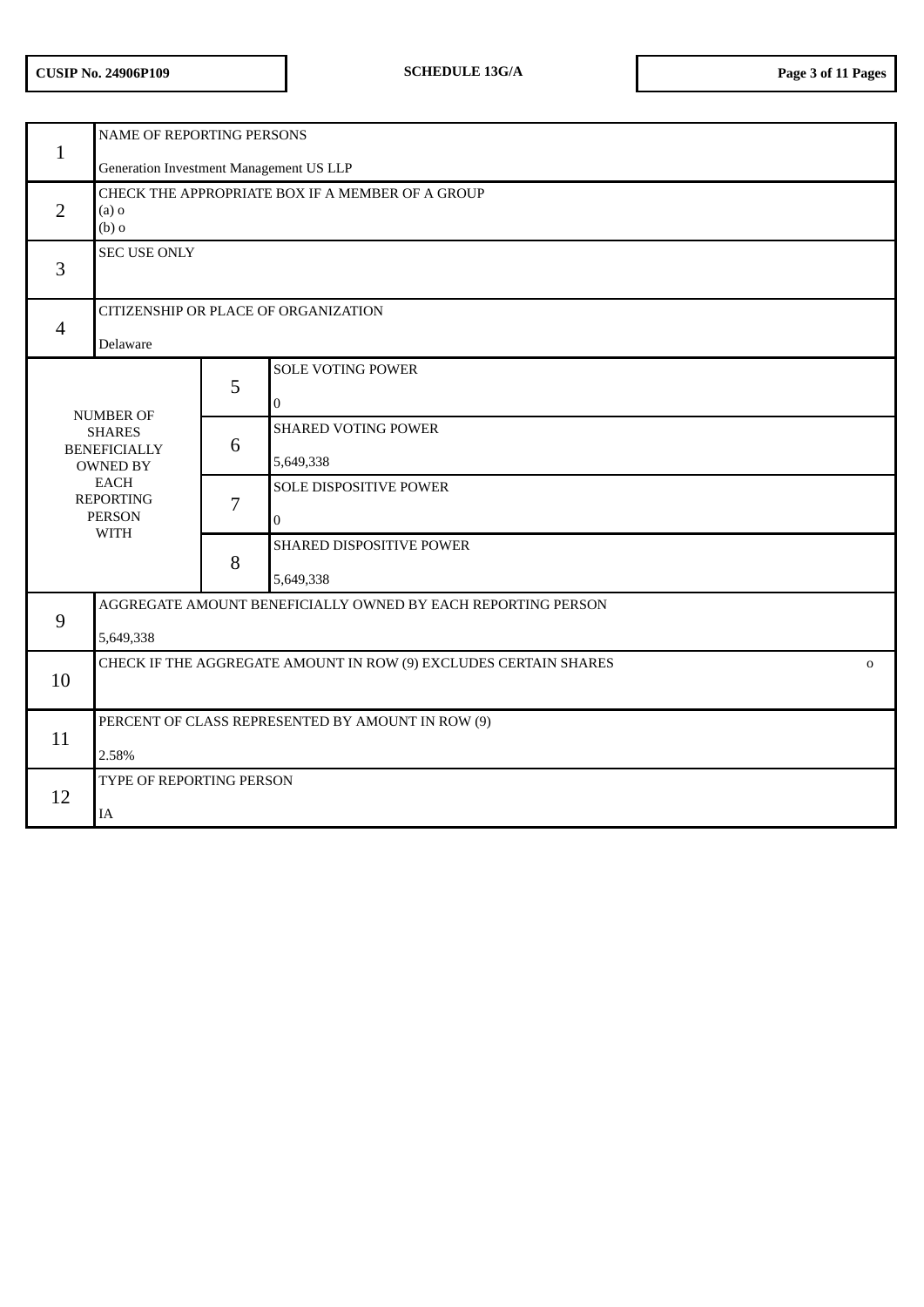| $\mathbf{1}$                                                                                                                                   | NAME OF REPORTING PERSONS<br>Generation IM Fund plc                             |   |                                            |  |  |
|------------------------------------------------------------------------------------------------------------------------------------------------|---------------------------------------------------------------------------------|---|--------------------------------------------|--|--|
| $\overline{2}$                                                                                                                                 | CHECK THE APPROPRIATE BOX IF A MEMBER OF A GROUP<br>$(a)$ o<br>$(b)$ o          |   |                                            |  |  |
| 3                                                                                                                                              | <b>SEC USE ONLY</b>                                                             |   |                                            |  |  |
| $\overline{4}$                                                                                                                                 | CITIZENSHIP OR PLACE OF ORGANIZATION<br>Ireland                                 |   |                                            |  |  |
|                                                                                                                                                |                                                                                 | 5 | <b>SOLE VOTING POWER</b><br>$\overline{0}$ |  |  |
| <b>NUMBER OF</b><br><b>SHARES</b><br><b>BENEFICIALLY</b><br><b>OWNED BY</b><br><b>EACH</b><br><b>REPORTING</b><br><b>PERSON</b><br><b>WITH</b> |                                                                                 | 6 | <b>SHARED VOTING POWER</b><br>3,006,727    |  |  |
|                                                                                                                                                |                                                                                 | 7 | SOLE DISPOSITIVE POWER<br>$\mathbf{0}$     |  |  |
|                                                                                                                                                |                                                                                 | 8 | SHARED DISPOSITIVE POWER<br>3,006,727      |  |  |
| 9                                                                                                                                              | AGGREGATE AMOUNT BENEFICIALLY OWNED BY EACH REPORTING PERSON<br>3,006,727       |   |                                            |  |  |
| 10                                                                                                                                             | CHECK IF THE AGGREGATE AMOUNT IN ROW (9) EXCLUDES CERTAIN SHARES<br>$\mathbf 0$ |   |                                            |  |  |
| 11                                                                                                                                             | PERCENT OF CLASS REPRESENTED BY AMOUNT IN ROW (9)<br>1.38%                      |   |                                            |  |  |
| 12                                                                                                                                             | TYPE OF REPORTING PERSON<br>CO                                                  |   |                                            |  |  |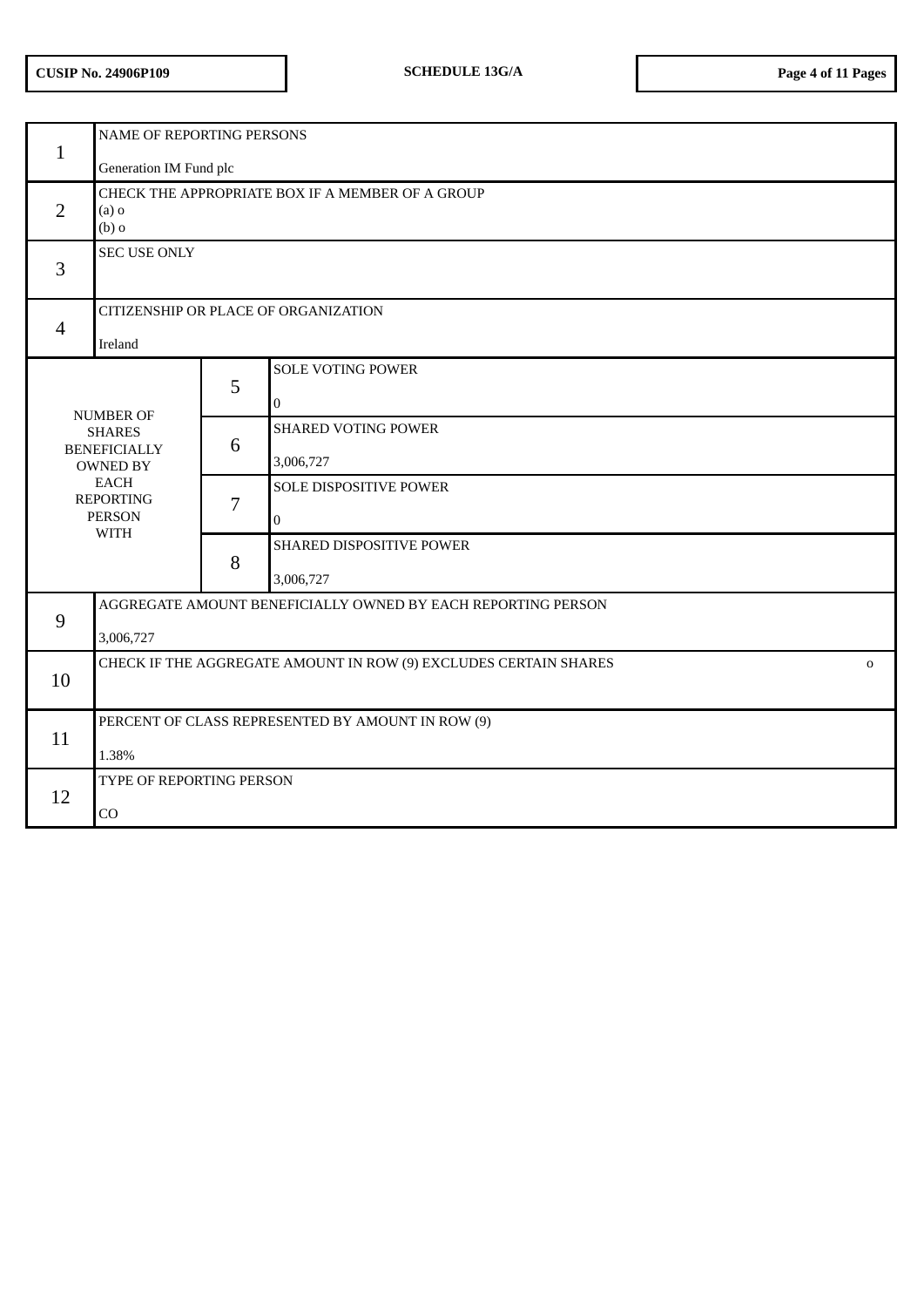|                                                                                                                                 | NAME OF REPORTING PERSONS                                                        |   |                                           |  |  |  |
|---------------------------------------------------------------------------------------------------------------------------------|----------------------------------------------------------------------------------|---|-------------------------------------------|--|--|--|
| $\mathbf{1}$                                                                                                                    | Generation IM Global Equity Fund LLC                                             |   |                                           |  |  |  |
| $\overline{2}$                                                                                                                  | CHECK THE APPROPRIATE BOX IF A MEMBER OF A GROUP<br>$(a)$ o<br>$(b)$ o           |   |                                           |  |  |  |
| 3                                                                                                                               | <b>SEC USE ONLY</b>                                                              |   |                                           |  |  |  |
|                                                                                                                                 | CITIZENSHIP OR PLACE OF ORGANIZATION                                             |   |                                           |  |  |  |
| $\overline{4}$                                                                                                                  | Delaware                                                                         |   |                                           |  |  |  |
|                                                                                                                                 |                                                                                  | 5 | <b>SOLE VOTING POWER</b><br>$\bf{0}$      |  |  |  |
| <b>NUMBER OF</b><br><b>SHARES</b><br><b>BENEFICIALLY</b><br><b>OWNED BY</b><br><b>EACH</b><br><b>REPORTING</b><br><b>PERSON</b> |                                                                                  | 6 | <b>SHARED VOTING POWER</b><br>3,479,849   |  |  |  |
|                                                                                                                                 |                                                                                  | 7 | <b>SOLE DISPOSITIVE POWER</b><br>$\bf{0}$ |  |  |  |
|                                                                                                                                 | <b>WITH</b>                                                                      | 8 | SHARED DISPOSITIVE POWER<br>3,479,849     |  |  |  |
| 9                                                                                                                               | AGGREGATE AMOUNT BENEFICIALLY OWNED BY EACH REPORTING PERSON<br>3,479,849        |   |                                           |  |  |  |
| 10                                                                                                                              | CHECK IF THE AGGREGATE AMOUNT IN ROW (9) EXCLUDES CERTAIN SHARES<br>$\mathbf{O}$ |   |                                           |  |  |  |
| 11                                                                                                                              | PERCENT OF CLASS REPRESENTED BY AMOUNT IN ROW (9)<br>1.59%                       |   |                                           |  |  |  |
| 12                                                                                                                              | TYPE OF REPORTING PERSON<br>00                                                   |   |                                           |  |  |  |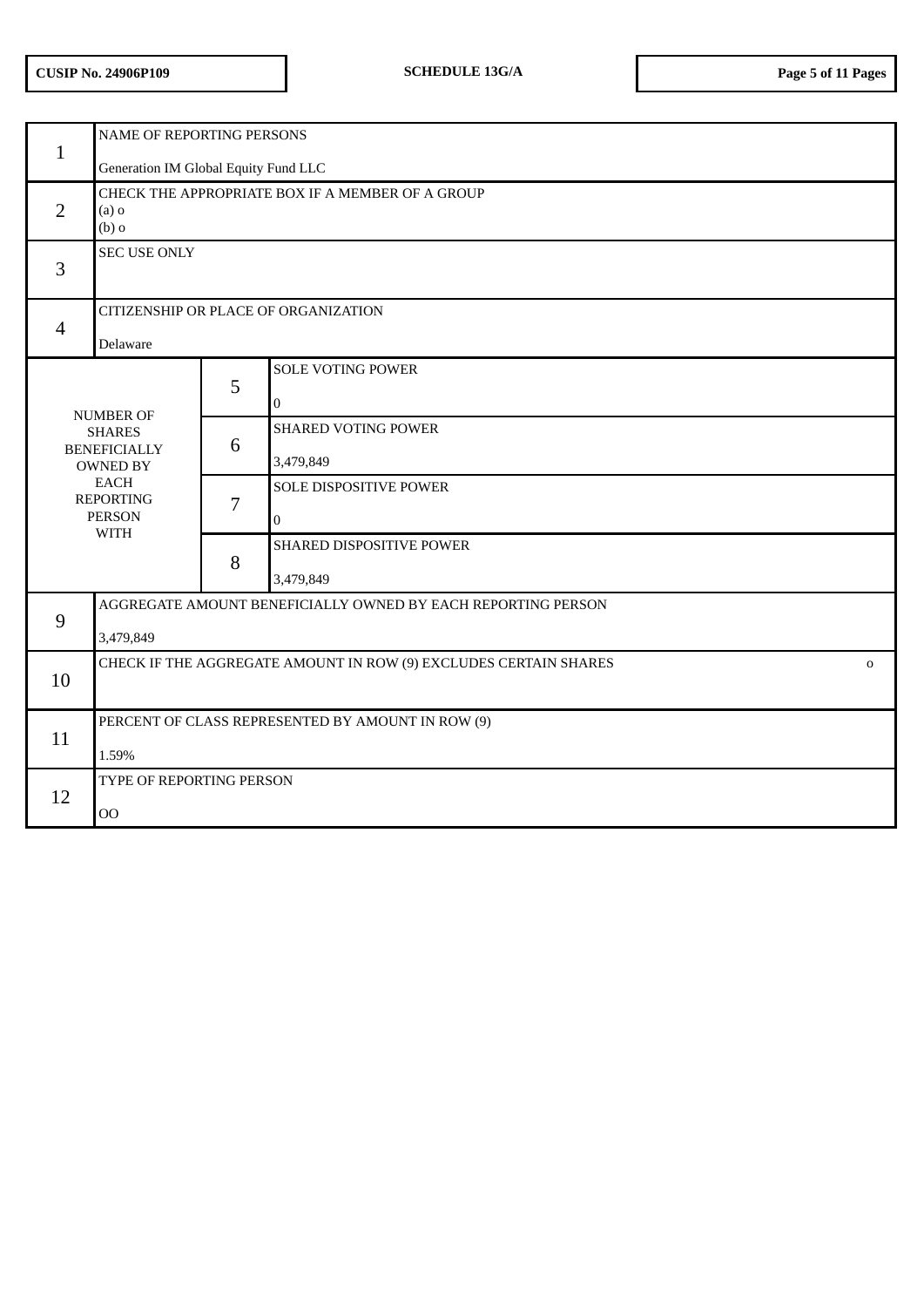#### **Item 1. (a) Name of Issuer**

Dentsply Sirona Inc.

### **(b) Address of Issuer's Principal Executive Offices**

13320 Ballantyne Corporate Place

Charlotte, NC 28277-3607

#### **Item 2. (a) Name of Person Filing**

Generation Investment Management LLP;

Generation Investment Management US LLP;

Generation IM Fund plc; and

Generation IM Global Equity Fund LLC.

### **(b) Address of Principal Business Office, or, if none, Residence**

Generation Investment Management LLP: 20 Air Street, 7th floor, London, United Kingdom W1B 5AN.

Generation Investment Management US LLP: 555 Mission Street, Suite 3400, San Francisco, CA 94105.

Generation IM Fund plc: Georges Court, 54-62 Townsend Street, Dublin 2, Ireland

Generation IM Global Equity Fund LLC: 555 Mission Street, Suite 3400, San Francisco, CA 94105.

#### **(c) Citizenship**

Generation Investment Management LLP – England and Wales

Generation Investment Management US LLP - Delaware

Generation IM Fund plc - Ireland

Generation IM Global Equity Fund LLC - Delaware

# **(d) Title of Class of Securities**

Common Stock, par value \$.01 per share

# **(e) CUSIP No.:**

24906P109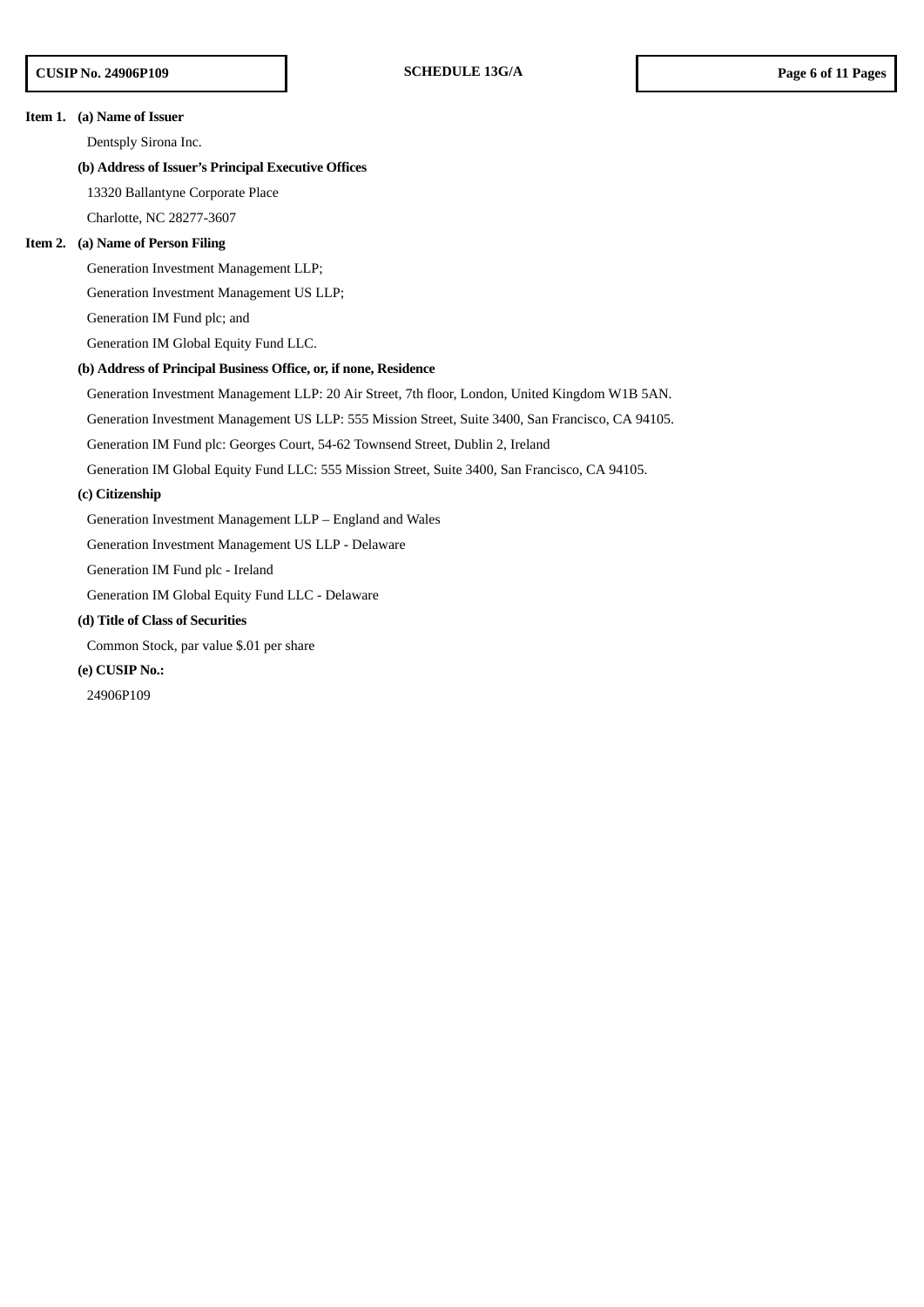# Item 3. If this statement is filed pursuant to §§240.13d-1(b) or 240.13d-2(b) or (c), check whether the person filing is a:

- (a)  $\Box$  Broker or dealer registered under section 15 of the Act (15 U.S.C. 78o);
- (b)  $\Box$  Bank as defined in section 3(a)(6) of the Act (15 U.S.C. 78c);
- (c)  $\Box$  Insurance company as defined in section 3(a)(19) of the Act (15 U.S.C. 78c);
- (d)  $\Box$  Investment company registered under section 8 of the Investment Company Act of 1940 (15 U.S.C. 80a-8);
- (e)  $\Box$  An investment adviser in accordance with §240.13d-1(b)(1)(ii)(E);
- (f)  $\Box$  An employee benefit plan or endowment fund in accordance with §240.13d-1(b)(1)(ii)(F);
- (g)  $\Box$  A parent holding company or control person in accordance with §240.13d-1(b)(1)(ii)(G);
- (h)  $\Box$  A savings associations as defined in Section 3(b) of the Federal Deposit Insurance Act (12 U.S.C. 1813);
- (i)  $\Box$  A church plan that is excluded from the definition of an investment company under section 3(c)(14) of the Investment Company Act of 1940 (15 U.S.C. 80a-3);
- (j)  $\Box$  A non-U.S. institution in accordance with §240.13d-1(b)(1)(ii)(J);
- (k)  $\Box$  A group, in accordance with §240.13d-1(b)(1)(ii)(K). If filing as a non-U.S. institution in accordance with §240.13d-1(b)(1)(ii)(J), please specify the type of institution: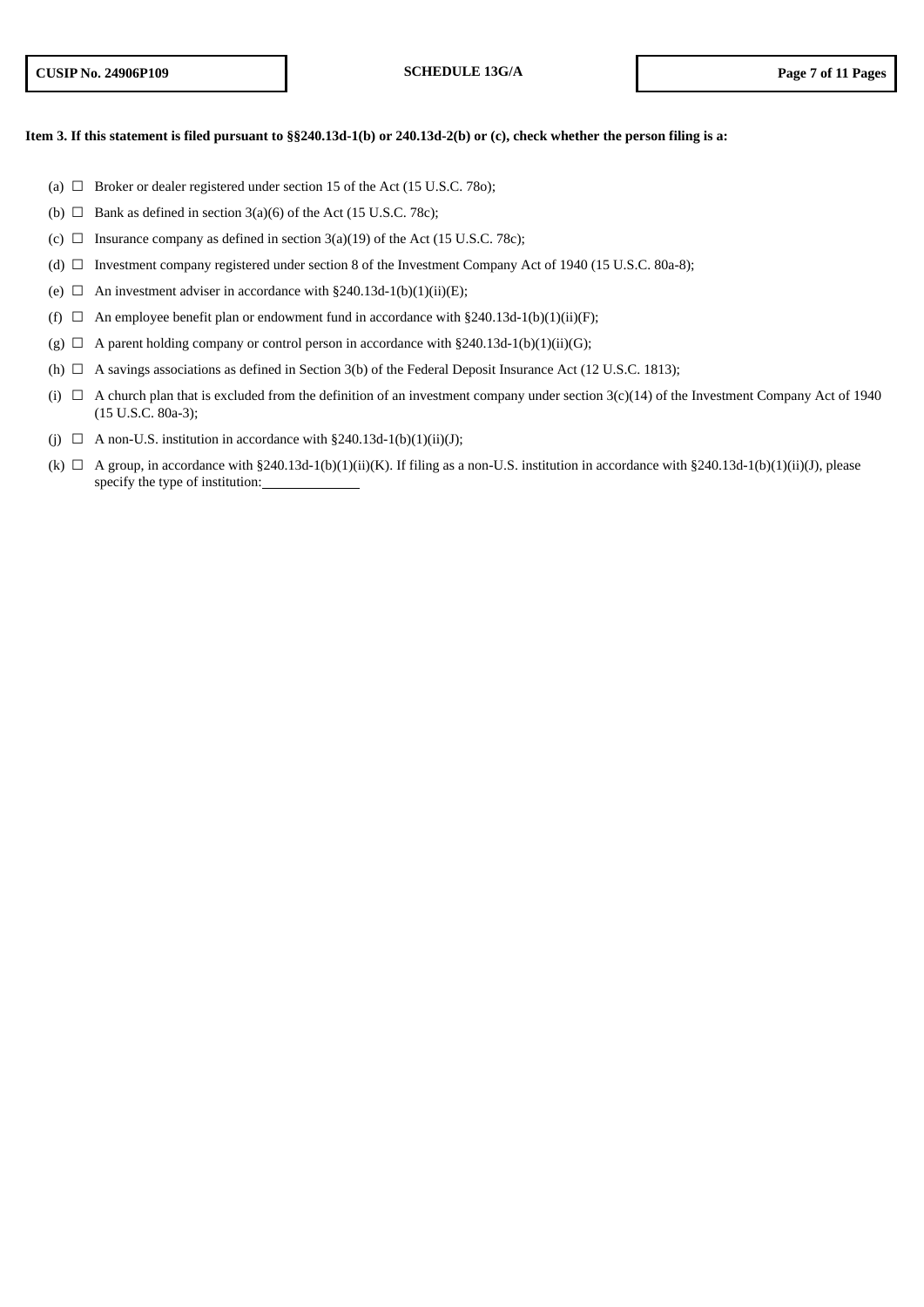#### **Item 4. Ownership**

Provide the following information regarding the aggregate number and percentage of the class of securities of the issuer identified in Item 1.

- (a) Amount beneficially owned:
- See the response(s) to Item 9 on the attached cover pages.
- (b) Percent of class:

See the response(s) to Item 11 on the attached cover pages.

- (c) Number of shares as to which the person has:
	- (i) Sole power to vote or to direct the vote: See the response(s) to Item 5 on the attached cover pages.
	- (ii) Shared power to vote or to direct the vote: See the response(s) to Item 6 on the attached cover pages.
	- (iii) Sole power to dispose or to direct the disposition of: See the response(s) to Item 7 on the attached cover pages.
	- (iv) Shared power to dispose or to direct the disposition of: See the response(s) to Item 8 on the attached cover pages.

### **Item 5. Ownership of Five Percent or Less of a Class**

If this statement is being filed to report the fact that as of the date hereof the Reporting Person has ceased to be the beneficial owner of more than 5 percent of the class of securities, check the following: [ ]

### **Item 6. Ownership of More Than Five Percent on Behalf of Another Person**

Not Applicable

# Item 7. Identification and Classification of the Subsidiary which Acquired the Security Being Reported on by the Parent Holding Company or Control **Person**

Not Applicable

# **Item 8. Identification and Classification of Members of the Group**

Not Applicable

# **Item 9. Notice of Dissolution of Group**

Not Applicable

# **Item 10. Certification**

By signing below I certify that, to the best of my knowledge and belief, the securities referred to above were not acquired and are not held for the purpose of or with the effect of changing or influencing the control of the issuer of the securities and were not acquired and are not held in connection with or as a participant in any transaction having that purpose or effect.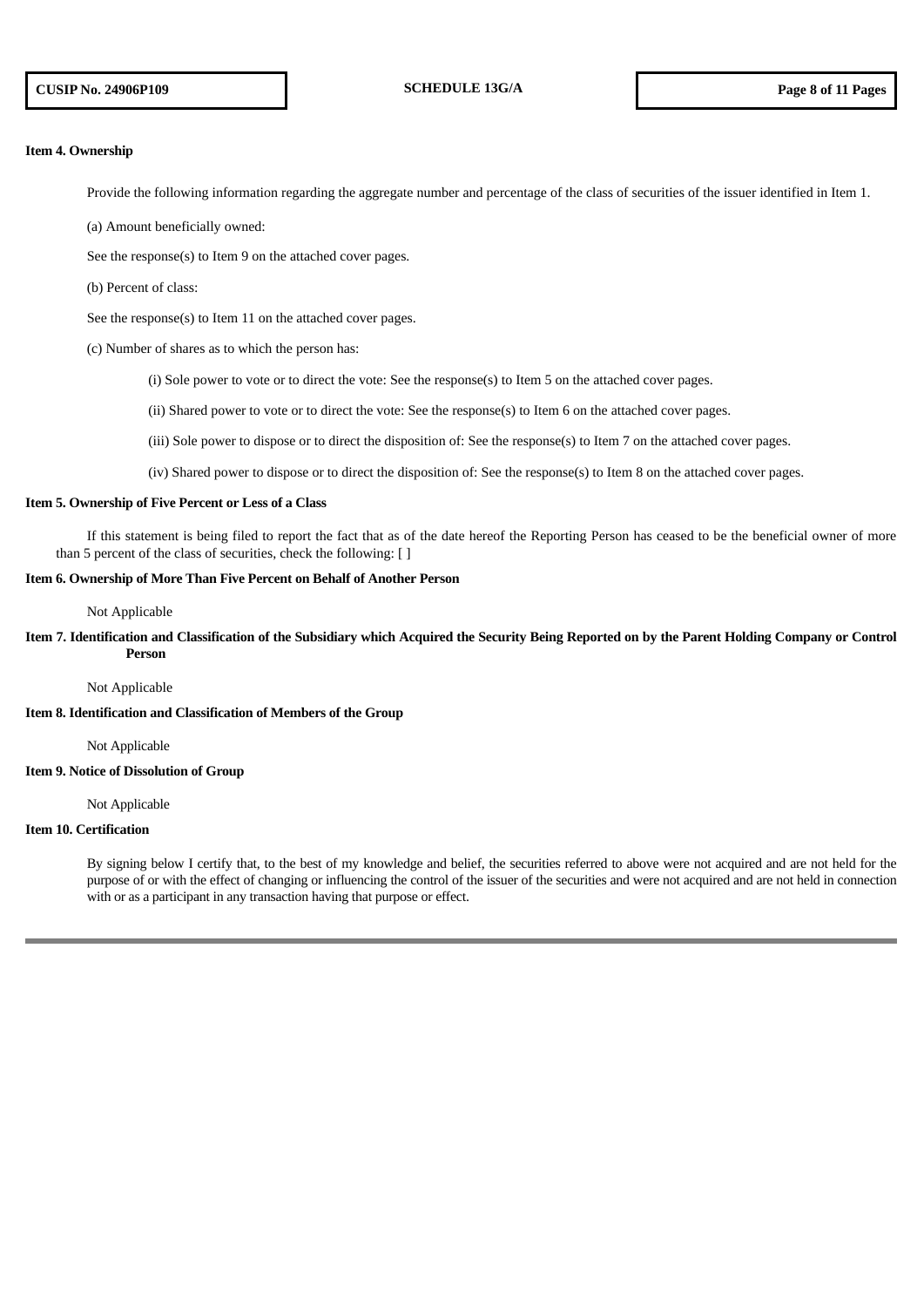### **SIGNATURE**

After reasonable inquiry and to the best of my knowledge and belief, I certify that the information set forth in this statement is true, complete and correct.

Dated: February 14, 2022

#### **GENERATION INVESTMENT MANAGEMENT LLP**

By: /s/ Alexander Marshall Name: Alexander Marshall Title: General Counsel & Chief Compliance Officer

# **GENERATION INVESTMENT MANAGEMENT US LLP**

By: Generation Investment Management Services LLC Its: Partner

By: /s/ Ghessycka Lucien Bennett Name: Ghessycka Lucien Bennett Title: US Chief Compliance Officer

# **GENERATION IM FUND PLC**

By: /s/ Flavia Lugangira Name: Flavia Lugangira Title: Director

# **GENERATION IM GLOBAL EQUITY FUND LLC**

By: /s/ Ghessycka Lucien Bennett Name: Ghessycka Lucien Bennett Title: US Chief Compliance Officer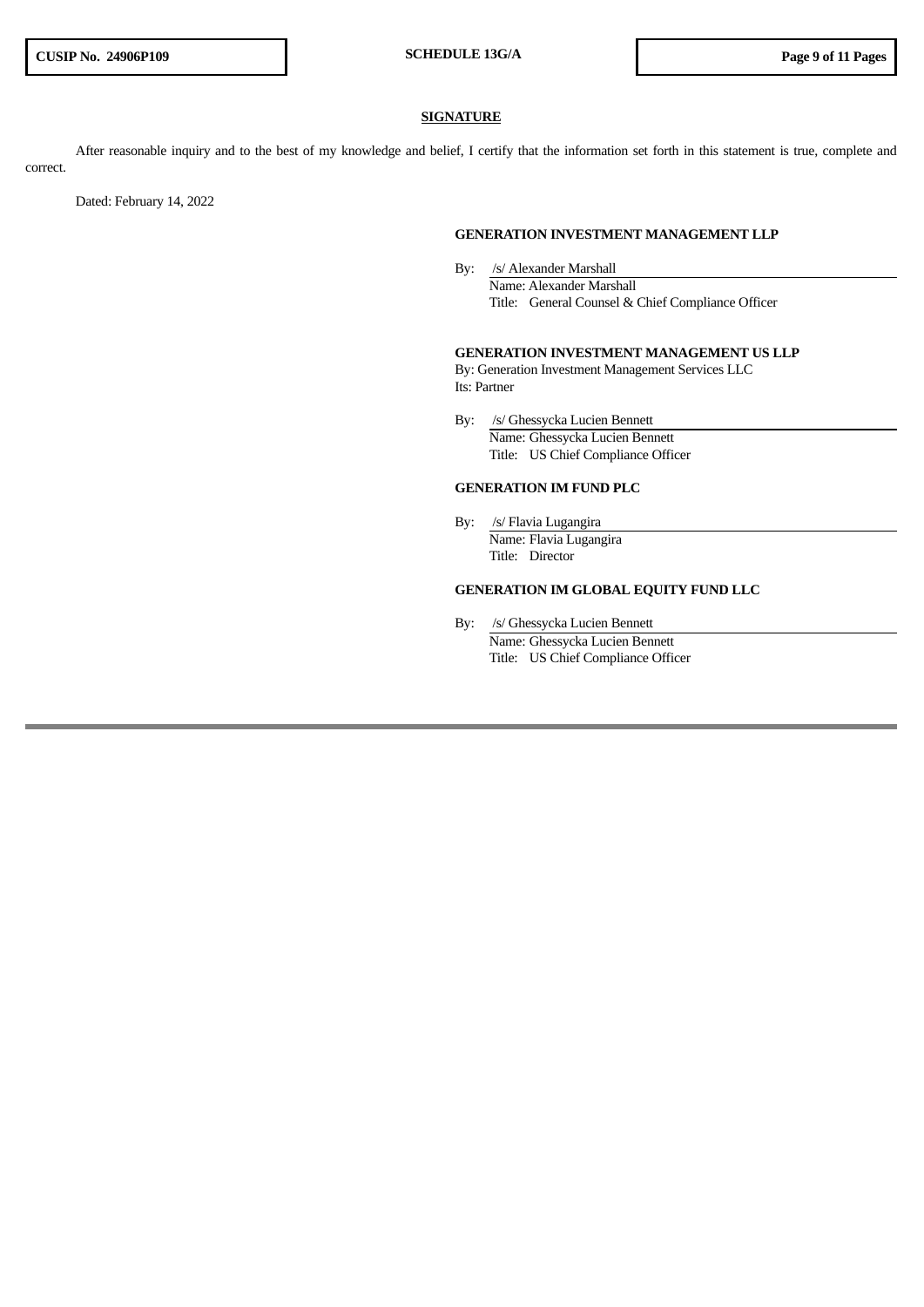### **INDEX TO EXHIBITS**

Exhibit No. Exhibit

99.1 Joint Filing Agreement